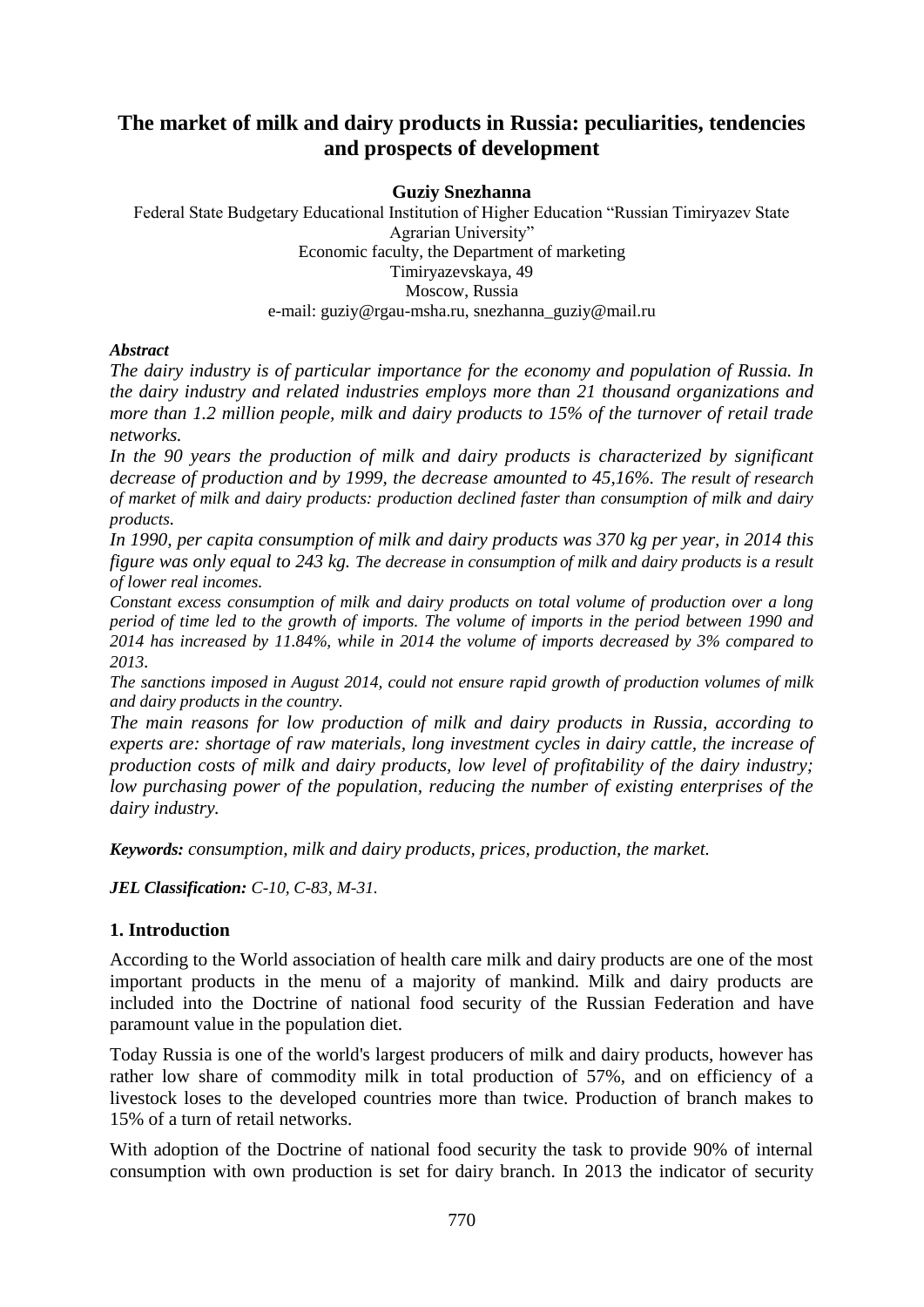made only 76%. Thus the indicator of security with commodity milk is lower than another 66%. Refinery capacities of branch are loaded for 60-70%, that is their deficiency isn't the limiting factor for production.

For achievement of the purpose, first of all, it is necessary to define the main tendencies and regularities in the market of milk and dairy products, to define the main features of development of market condition. On the basis of the received results of research it will be possible to make forecasts and to formulate scenarios of development of production, consumption, to estimate influence of factors in the market of milk and dairy products.

## **2. Data and Methods**

Theoretical and methodological basis of research are scientific works of leading domestic and foreign scholars on the theory of regulation of market of milk and dairy products, scientific research and practical recommendations of participants of the market of milk and dairy products of Russia, results of research institutions and centers.

Information base of research are legal documents of the Russian Federation, reports the Federal State Statistics Service of the Russian Federation, the Ministry of agriculture of the Russian Federation, analytical and sociological materials listed in the official reports and scientific publications, as well as personal observations of the author.

In the research process, to perform the tasks the following methods were used: analytical, statistical (correlation and regression analysis, methods of comparison of means, cluster and factor analysis), economic-mathematical, monographic, systematic analysis, methods of expert judgments, sociological observation and survey and other.

## **3. Results and Discussion**

The practical significance of research results is to use the received data and the identified patterns with the aim of forming practical recommendations for improving the regulation of market of milk and dairy products in the Russian Federation overall, as well as improving methods and measures to combat illegal imports of products of the decision-making Federal Executive bodies for the improvement directions and methods of improving the efficiency of all the participants (from producers of animal feed to the public); in the preparation of programs of support of producers of milk and dairy products (in the sector of private farms and agricultural organization) and research and higher educational institutions in the educational process.

The dairy industry is of particular importance for the economy and population of Russia. In the dairy industry and associated industries employs more than 21 thousand organizations and more than 1.2 million people, milk and dairy products up to 15% of the turnover of retail trade networks. Currently, the dairy industry is one of the most import-dependent sectors in the food industry of the Russian Federation.

Today Russia is one of the largest producers of milk and dairy products, however, has a relatively low share of commercial milk in total production (57%) and in productivity of dairy livestock loses developed countries more than 2 times.

The production of milk and dairy products is characterized by a severe decline after the beginning of economic reforms in Russia in the 90 years and is characterized by sharp reduction of volumes of production, supply and consumption until 1999.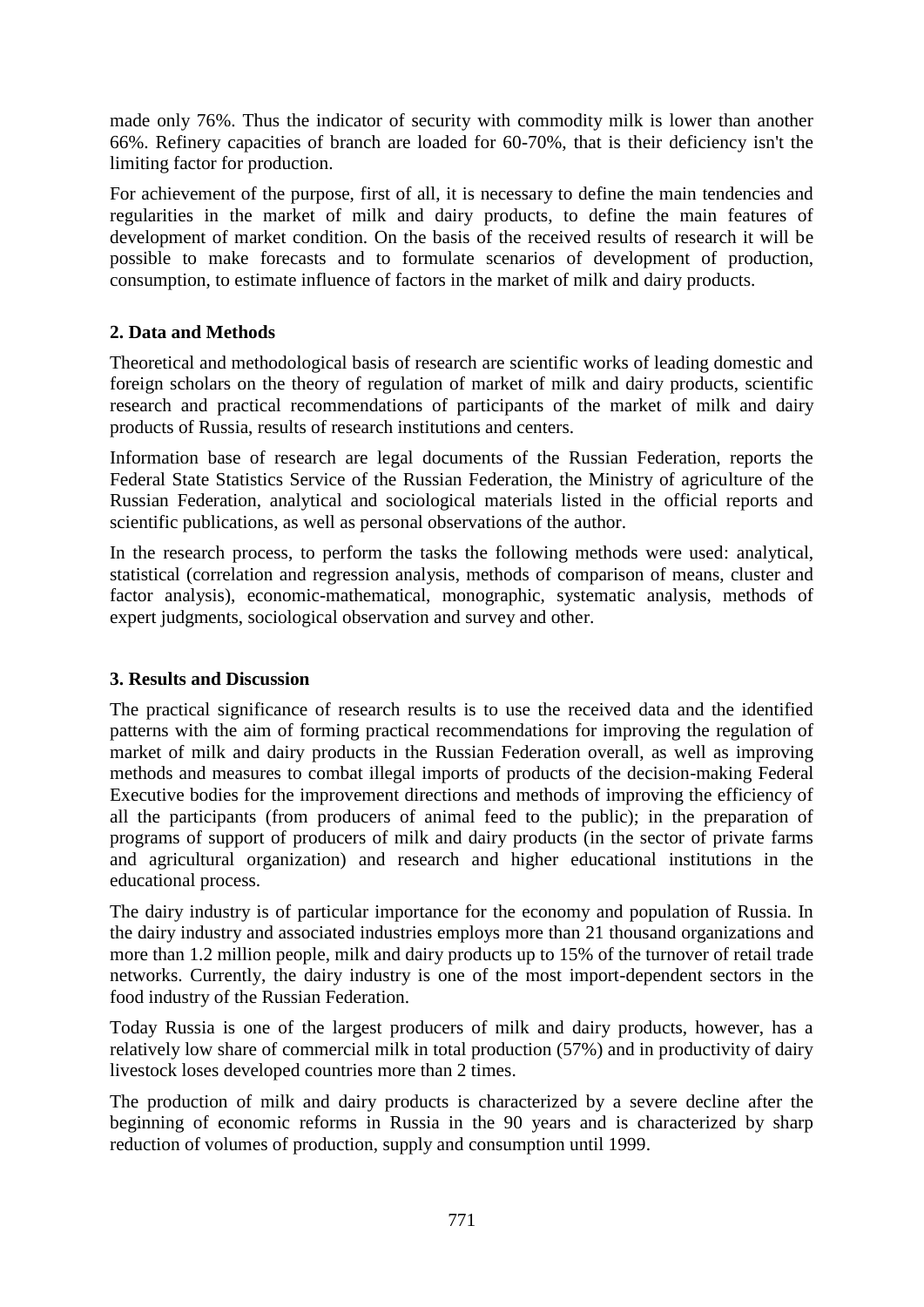

#### **Figure 1: Volume of production and consumption of milk and dairy products in Russia in the period from 1990 to 2014, thousand tons**

Source: Federal State Statistics Service [access Mode]: http://www.gks.ru/wps/wcm/connect/rosstat\_main/rosstat/ru/statistics/enterprise/economy/#

Milk production and dairy products during the crisis years declined by 45,16% and amounted in 1999 32274 THD the production declined faster than consumption of milk and dairy products. Such dynamics of production may depend on the profitability decline of production in conditions of economic crisis and inflation of production costs.

| <b>Product name</b>                            | 2013  | 2014  |
|------------------------------------------------|-------|-------|
| Whole-milk products (in recalculation on milk) | 11155 | 11144 |
| Powdered skim milk                             | 59    | 84    |
| Powdered whole milk                            | 28    | 28    |
| <b>Butter</b>                                  | 224   | 251   |
| <b>Cheeses</b>                                 | 343   | 378   |
| <b>Cheese products</b>                         | 90    | 116   |

Source: The national Union of milk producers [access Mode]:<http://souzmoloko.ru/analitika/>

In 2013 the volume of production of milk and dairy products amounted to 30.66 per million tons (96% by 2012 and 94% to the target). The production of raw milk in agricultural organizations, peasant farms and farms of the population in the period from 2009 to 2014, there is a decrease in production volume by 1% annually, decrease the number of cows in Russia is occurring at the same rate (on average -1% per year). In the analysis of raw milk production from January to September 2015, compared with the same period in 2014, a decrease of 0.3%. In 2015 more than 800 thousand tonnes of milk produced the following Russian Federation subjects: the Republic of Bashkortostan and Tatarstan, Rostov region and Krasnodar territory.

The main reasons for low production of milk and dairy products in Russia, according to experts are: shortage of raw materials, long investment cycles in dairy cattle, the increase of production costs of milk and dairy products; low level of profitability of the dairy industry; low purchasing power; reducing the number of existing enterprises of the dairy industry. Introduced in August 2014. the sanctions that were supposed to ensure food security of the country, could not ensure rapid growth of production volumes of milk and dairy products. As a result, to meet the consumption of the Russians again required the import of milk and dairy products.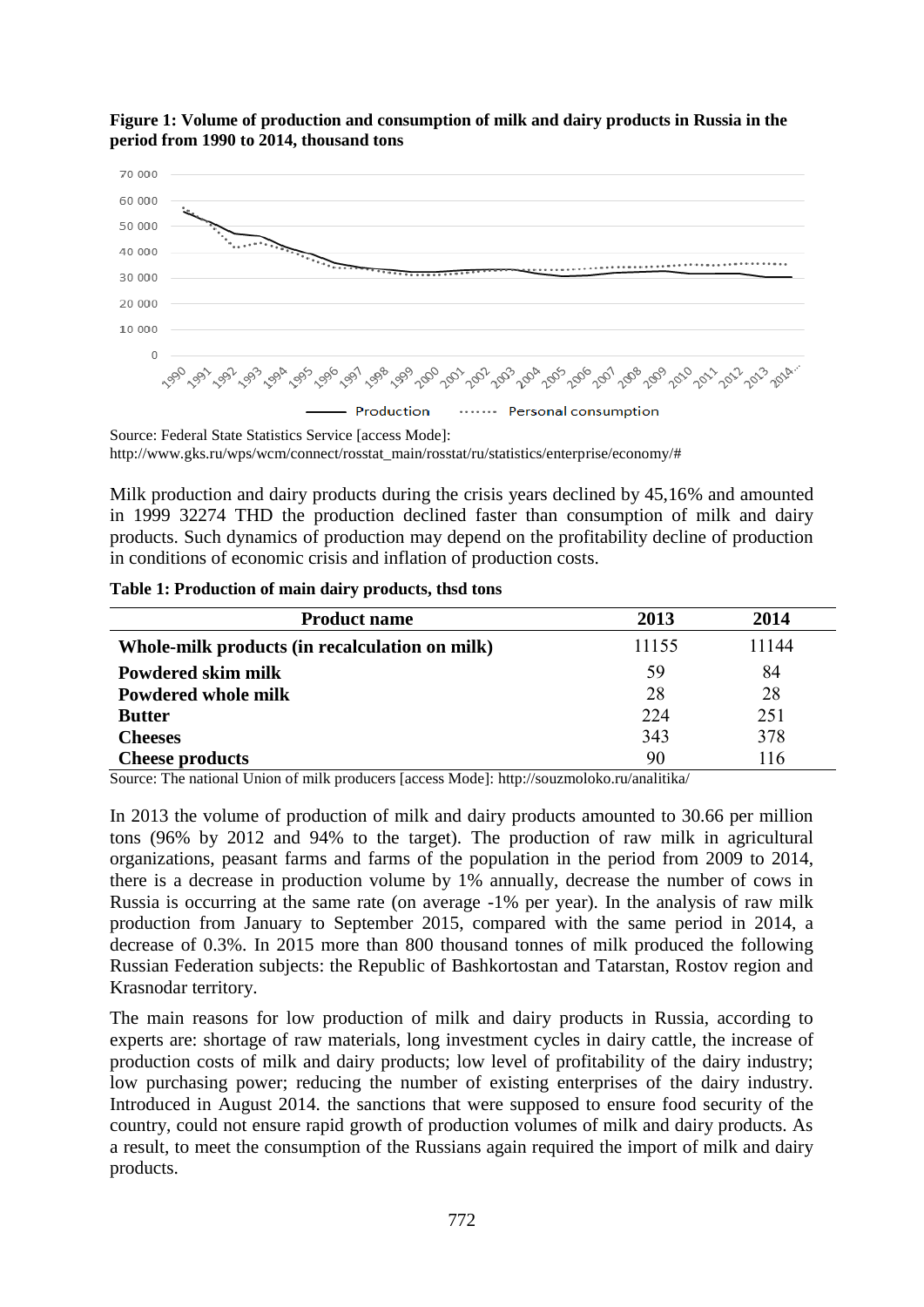Market of milk and dairy products in Russia up to 1990 was characterized by one of the world's highest levels of consumption per capita per year. In 1990, per capita consumption of dairy products was 387 kg per person per year, in 2014 this figure was equal to 244 kg per person per year of milk and dairy products per person per year (at the recommended rate of consumption 320-340 kg per person per year) . Consumption of milk and dairy products in General during the study period decreased by 37%.

The lowest consumption of milk and dairy products per person per year (less than 200 kg) are recorded in the following Federal districts (FD) and the subjects of the Russian Federation: the Urals Federal district, northwestern Federal district, Chukotka Autonomous district, Sakhalin and the Amur region, the Kamchatka territory, the Chelyabinsk, Tambov and Tula regions, as well as in the Republic of Crimea. The total number of people living in these regions of Russia is more than 10 million people.

Consumption of milk and dairy products is mainly due to the reduction in real incomes. In 2014, the level of incomes of Russians decreased by 6%, the level of costs fell by 5.4% compared with 2013.

Consumer research showed that in 2014 the growth of prices for food products led to an increase in the number of families and households, which redistributed the family budget in favor of only the most necessary food, the number of families and households, which had a consumption of some foodstuffs increased by 11%, and the number of families and households that consider their income sufficient decreased in 2014 by 8%.

The highest level of consumption of milk and dairy products accounted for the subjects of the Russian Federation included into the Central Federal district. Marked the market capacity at constant reduction of production of raw material (milk) for regions of the specified County in the short term will become a serious obstacle for development of the market of milk and dairy products.

Throughout the reporting period note a specific feature of the market of milk and dairy products: permanent the excess of consumption over production of milk and dairy products in Russia. It is important to note that the gap between consumption and production in the monitoring period has steadily increased. Noted the steady increase in consumption over total production led to the growth of imports of milk and dairy products.



**Figure 2: Import and export of milk and dairy products in Russia in the period from 1990 to 2014, thousand tons** 

http://www.gks.ru/wps/wcm/connect/rosstat\_main/rosstat/ru/statistics/enterprise/economy/#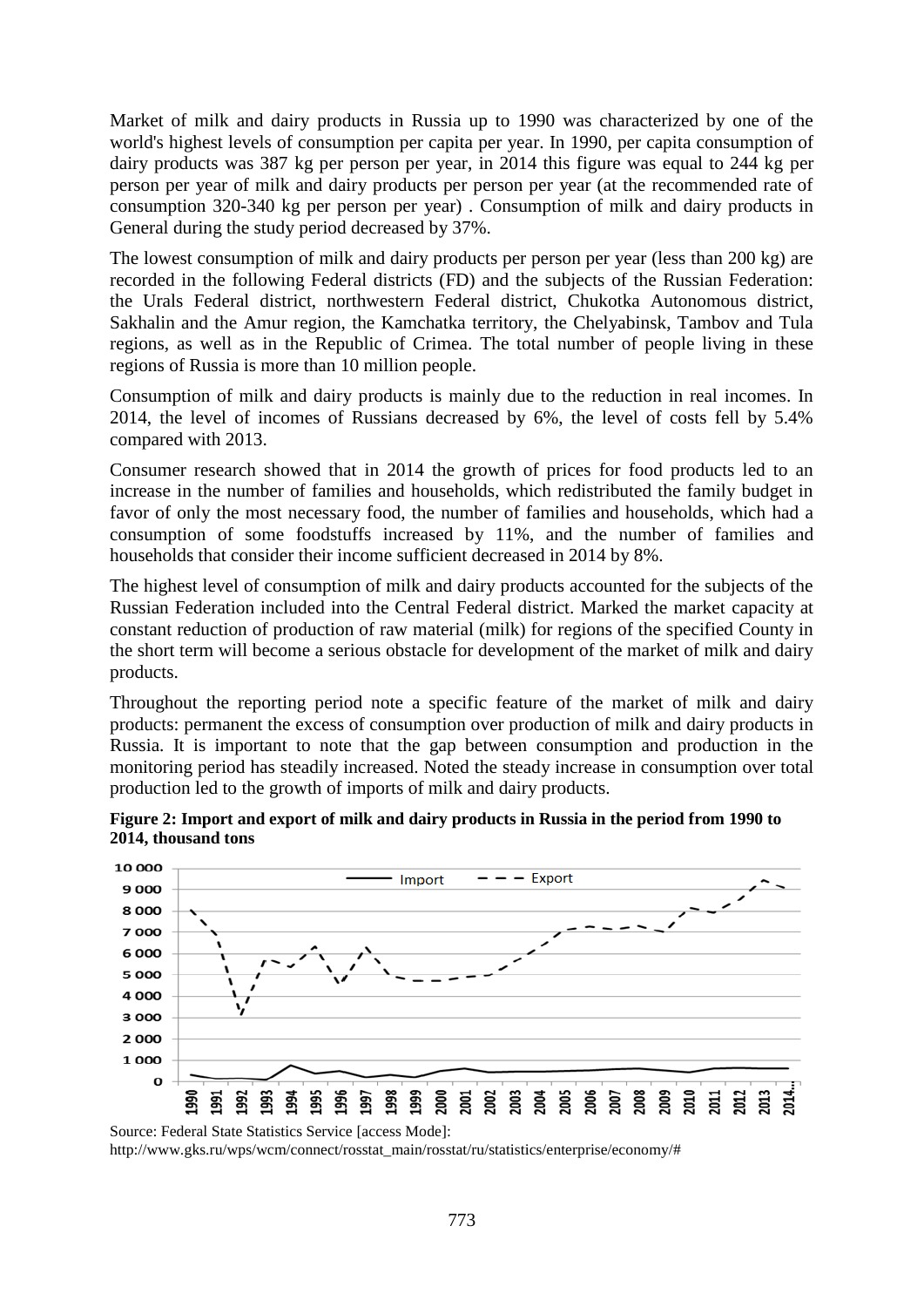Lack of own production have been covered by a permanent increase of volumes of import of milk and dairy products, which in the period from 1990 to 2014 as a whole increased by 11.84%, mainly by reducing its inventory by 10.51%.

| <b>Product name</b>            | 2013  | 2014  | The relation<br>of 2014 by<br>2013, % |
|--------------------------------|-------|-------|---------------------------------------|
| <b>Butter</b>                  | 165,1 | 158,0 | 95,7                                  |
| including from Belarus         | 63,9  | 66,9  | 104,7                                 |
| Cheese and cottage cheese      | 466,0 | 348,2 | 74,7                                  |
| including from Belarus         | 136,7 | 163,4 | 119,5                                 |
| Powdered milk and concentrated | 255,8 | 199,0 | 77,8                                  |
| including from Belarus         | 210,1 | 175,1 | 83,3                                  |
| Whole milk                     | 323,1 | 347,3 | 107,5                                 |
| including from Belarus         | 281,9 | 318,6 | 113,0                                 |

|  |  | Table 2: Import of milk and dairy products in 2013 and 2014, thousand tons |  |
|--|--|----------------------------------------------------------------------------|--|
|  |  |                                                                            |  |

Source: The national Union of milk producers [access Mode]:<http://souzmoloko.ru/analitika/>

The volume of imports in Russia in 2014 compared with 2013 increased following the main suppliers of dairy products: Finland 6.3%, Poland by 26.5%. After the introduction of the food embargo dramatically increased the volume of products supplied to Russia the Republic of Belarus: dairy products 17.3%, dairy products by 23.4% and of cheese by 22.9%.

It should be noted the decline in export volumes of milk and dairy products (recalculated to milk) from Russia in the period from January to September 2015, compared with the same period in 2014, the observed decrease of 11% in Kazakhstan and former CIS countries.

Consumption of milk and dairy products is mainly due to the reduction in real incomes. In 2014, decreased the level of income of Russians 6%, the level of expenditure has reduced by 5.4% (compared to 2013).

In the situation when supply exceeds consumption, that is, during low market conditions, supply and demand could be balanced only at low market prices. Dynamics of average prices of producers of raw milk in Russia in the period from 2011 to 2015 is presented in figure 3.



**Figure 3: Dynamics of average prices of producers of raw milk in Russia, RUB/t** 

Source: Information Agency "Milknews" [access Mode]: http://milknews.ru/analitika-rinka-moloka/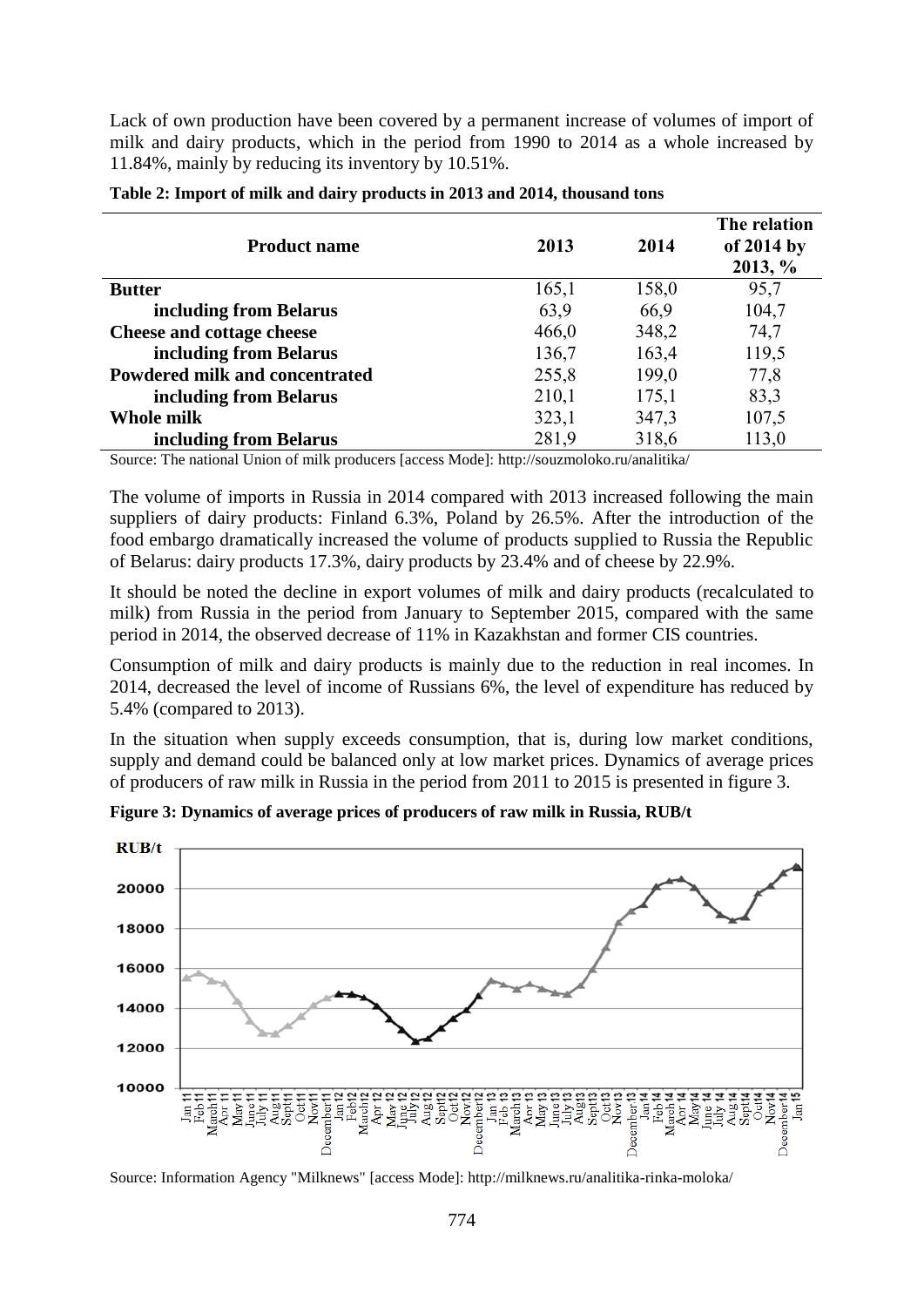In Russia fluctuates greatly on the price of milk and dairy products, increased prices in some years was as high as 60% per year. In the period from 1991 to 2005, purchase prices for milk from fixed has become highly volatile. These fluctuations are primarily concerned with the shortage of products, the natural seasonality of production (seasonality of milk production requires a separate and incremental approach to the solution), climatic features.

Current state of the market of milk and dairy products is also due to its haphazard regulation and reform. It is also necessary to develop and realize actions for improvement of activity of producers of milk and dairy products in the conditions of implementation of the social program for control of consumer prices.

Difficult situation on the market without the use of radical and complex measures in the medium term will lead: to a new decline of production of milk, to a substantial increase in the prices of raw milk and dairy products in General, for increasing sales of counterfeit products.

## **4. Conclusion**

In the study, the author reveals the specific features of the market of milk and dairy products in Russia in the period from 1990 to the present time on the basis of the main trends in the dynamics of production and consumption of products. Identified and systematized the main factors that influence the production, import and consumption of milk and dairy products, changes in the structure of consumption of milk and dairy products.

The market of milk and dairy products in Russia requires a more active state intervention in the processes of regulation and support of commercial milk production, reductions in interest rates on loans for agricultural producers, monitoring the quality of materials used, the process of breeding animals, the quality of produced milk.

The analysis of the condition of the market of milk and dairy products shows a direct dependence of the level of production from seasonal and regional factors, the price of milk (significant dependence on the type and quality of products, brand and packaging), a relatively low share of producers in retail price (may be associated with low cooperation of manufacturers).

Identified the price situation on the market of milk and dairy products, which primarily related to the high volatility of prices for finished products. The price situation on the market of milk and dairy products in Russia contributed to the increase of import volumes from Belarus.

The main reasons for high volatility of purchasing prices for raw milk: the low degree of cooperation of the producers of raw milk, the shortage of raw milk in Russia, the dependence of milk production to seasonal factors that limited the shelf life of raw milk, the lack of modern production capacities for the production and storage of milk as stocks, the lack of available logistics between regions.

To achieve in 2020 the highest results in the industry needs to increase funding and public support of new projects of commercial milk producers, to improve the efficiency of production in agricultural organizations, to increase the marketability of agricultural organizations and peasant farmers by 10-15%.

It is necessary to regularly monitor the changes on the market of milk and dairy products for the purpose of operative state regulation, making decisions on the use of the protection or strengthening of the liberal approach, depending on changing business conditions.